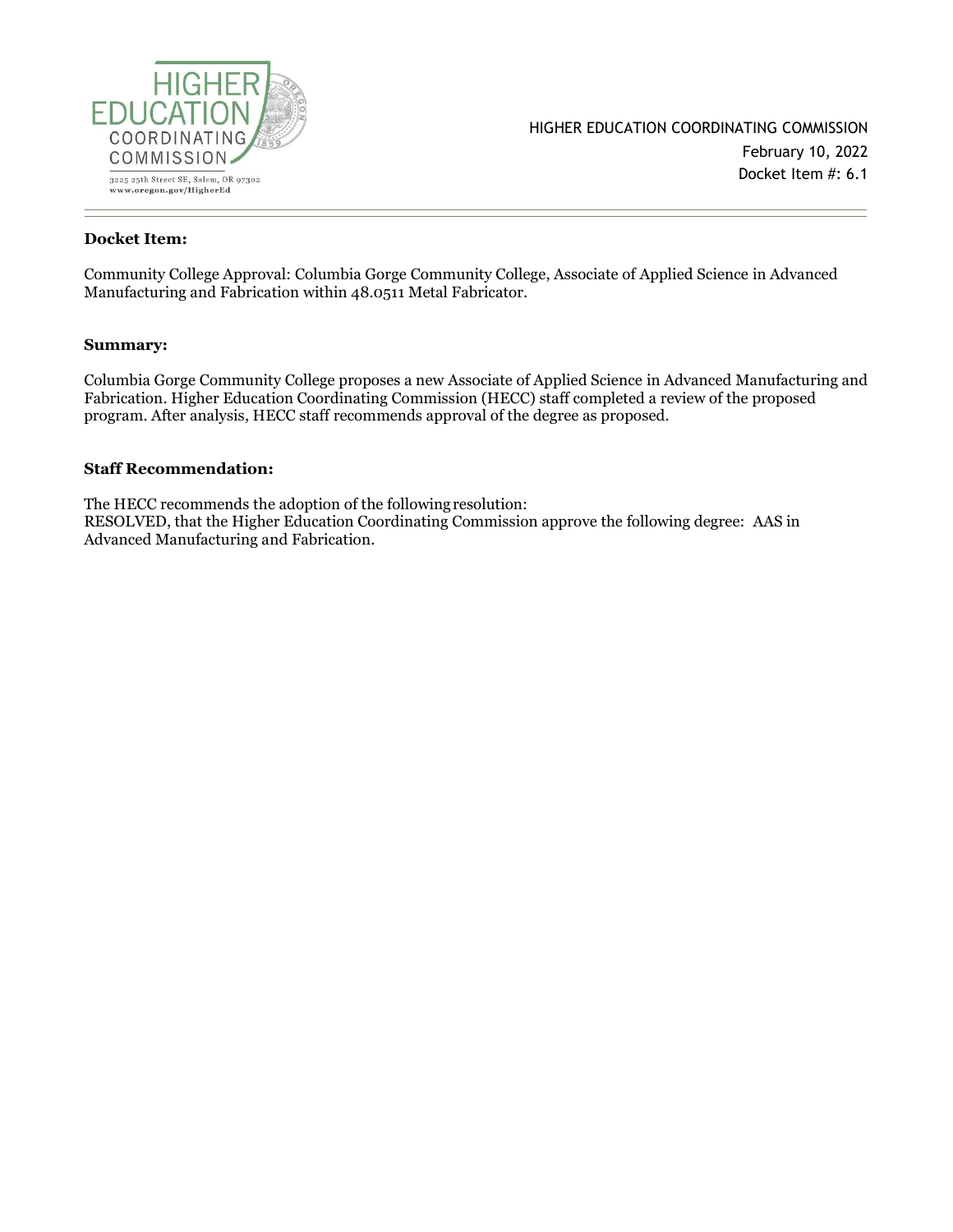

**Columbia Gorge Community College seeks the Oregon Higher Education Coordinating Commission's approval to offer an instructional program leading to an Associate of Applied Science in Advanced Manufacturing and Fabrication.**

### **Program Summary**

By adding in additional skills and learning, reflective of manufacturing using metals in the Columbia Gorge region, this manufacturing AAS seeks to build on the current one-year certificate coursework. Students in this program learn a broad range of skills including the operation of welders, welding common joints to AWS standards, and operating many tools used in modern manufacturing shops, including Computer Numerical Control (CNC) equipment. Students learn practical fabrication of product and quality control along with fitment and fixturing to reproduce product for sale. The second year of courses expands the processes in to reductive CNC machining and the necessary Computer Aided Design (CAD) work to generate product and parts. The curriculum includes integrated math and science concepts that foster critical thinking and problem solving in the manufacturing environment and prepares students for the ever-changing workplace of the modern world. The program addresses manufacturing as a broad spectrum of careers and breaks down the traditional siloed model of training so that future employees have a wide range of employable skills that meet the needs of employers in the local area. Career paths for graduates may include: high tech manufacturing, welding, industrial fabrication, entry level CNC machining, assemblers, fitters, grinders, pipe fitters and parts refinishing.

### Learner outcomes:

Students who successfully complete this degree will be able to:

- 1. Produce welds to AWS standard in fillet and grooves using GMAW, SMAW and GTAW processes
- 2. Demonstrate knowledge of basic CNC operations and G Code
- 3. Generate product designs and blueprints using CAD software
- 4. Manufacture multi-part assembly products from problem solving process, to design and reality including at quantity production run.

5. Apply basic metallurgical concepts and basic materials science as they pertain to metals, creating better production results in manufacturing processes.

6. Demonstrate knowledge of necessary mathematical concepts as they apply to manufacturing.

7. Use critical thinking and problem-solving skills to create more efficient systems of manufacturing.

Career opportunities for students as a result of this education: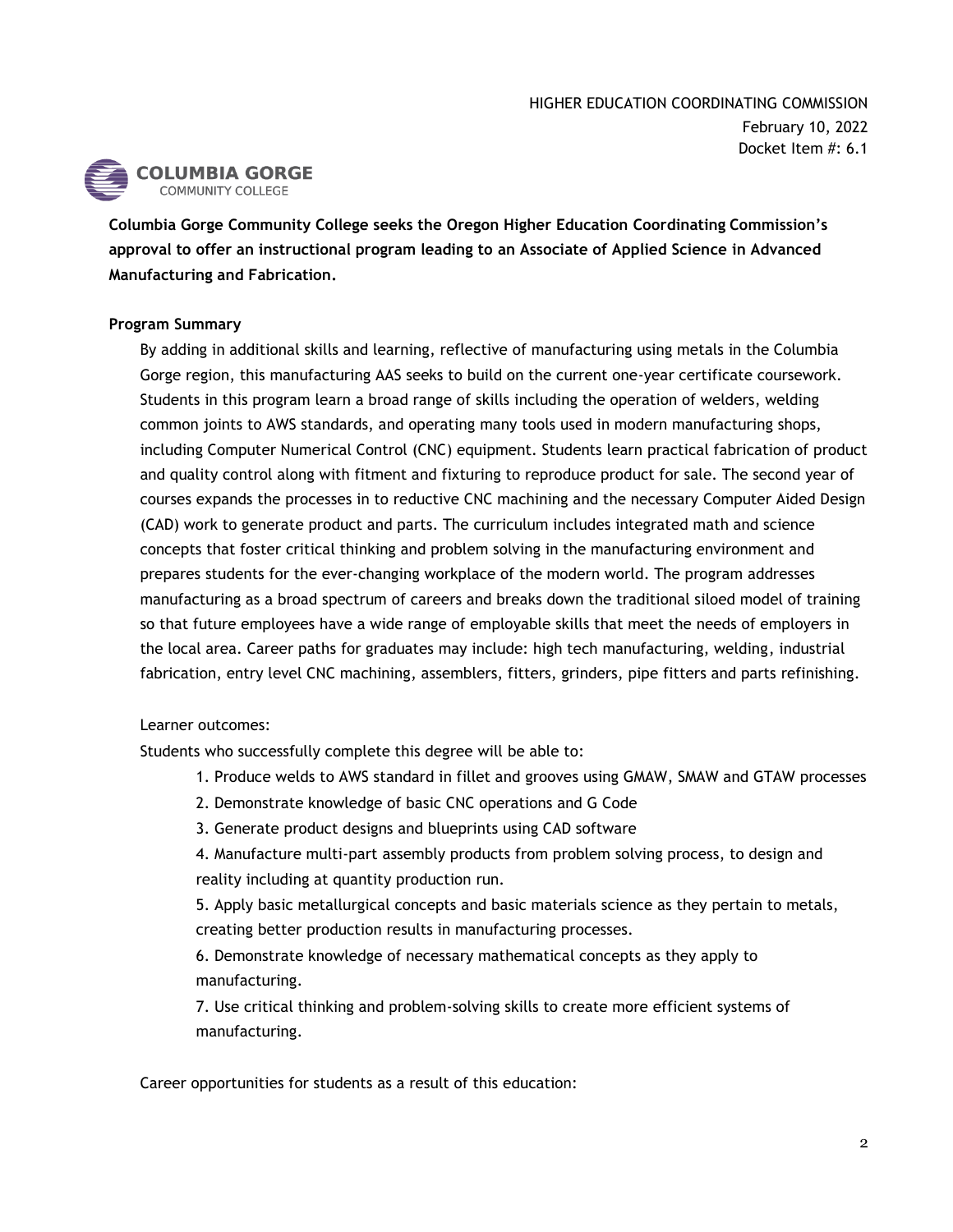## HIGHER EDUCATION COORDINATING COMMISSION

February 10, 2022 Docket Item #: 6.1

Students completing the Advanced Manufacturing and Fabrication AAS can go in a variety of directions with their training, including, but not limited to: metal fabricators and assemblers; cutting, punching and press machine operators; lathe and turning machine operators; welders, cutters, solderers and brazers; grinding and polishing workers; computer-controlled tool operators and programmers.

Alignment and articulation of these knowledge and skills with secondary and other post-secondary educational opportunities:

For the last five years, CGCC has aligned and articulated with The Dalles High School's welding program and Hood River Valley High School's metals program. Students are also concurrently enrolled in articulated classes with Riverbend Community School. The same 16 credit Manufacturing certificate offered at CGCC was available for dual credit at the high schools. New articulations are in process this year with Dufur High School and Arlington High School. In the future articulations are planned at additional regional high schools. Now, as CGCC grows their program to more advanced learning and training, the college will continue to work with the high schools to articulate the foundational skills and allow high school students to earn dual credits that will transfer to CGCC's program.

How the program "fits" within a career pathway design:

Students completing the 43 credit Advanced Manufacturing Certificate at CGCC now have the opportunity to complete a full two-year AAS degree in Advanced Manufacturing and Fabrication with the addition of this second year of classes. All courses in the one-year certificate apply to the AAS degree. The degree adds new skills and processes focusing on higher-technology applications in the Manufacturing spectrum.

## 1. *Describe the need for this program by providing clear evidence.*

The Manufacturing AAS will train students for employment in the welding, fabrication, design and basic CNC machining fields using a production manufacturing environment. Career opportunities include repair welding, production welding, cutting parts, blueprint reading and fitting, tacking, fabrication, polishing and operation of CNC equipment.

In Oregon, welders, solderers and brazers work in many types of industries but a majority are concentrated in manufacturing. While there are many areas of metals-based manufacturing in Oregon, this program prepares students for employment in structural metal fabrication, specifically assembly and fabrication; grinding, lapping, polishing and buffing machine tenders and operators; lathe and turning machine tool setters; hand grinding and polishing workers; and computer numerically controlled tool operators sub categories. In the Gorge most of these jobs fall under welders, cutters, solderers, and brazers, a sector employing 5,120 people in 2019. In the next 10 years, growth in this industry is expected to be 12.4% statewide and 7% in the Columbia Gorge, including replacement employment. Compared to nationwide growth of 3%, this growth is faster locally and statewide, as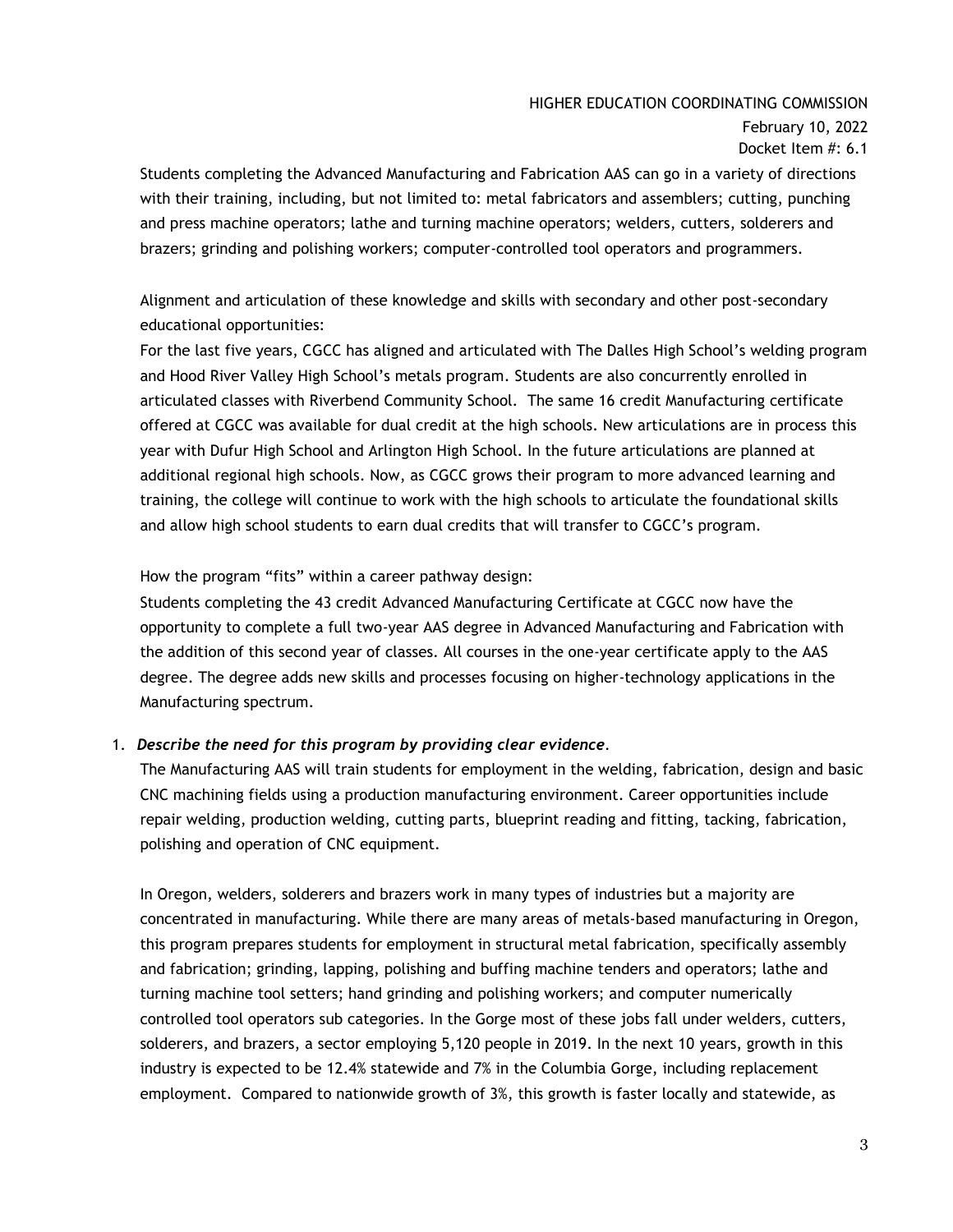## HIGHER EDUCATION COORDINATING COMMISSION

February 10, 2022 Docket Item #: 6.1

well as faster than average of all occupations indexed. Nationwide, 438,900 people are employed as welders, cutters, solderers and brazers.

The expected employment gap including replacement is estimated at 2,001 statewide, 1,342 for assemblers and fitters and 659 for welders, solderers and brazers. Locally, annual openings are estimated at 25; 18 assemblers and fitters and 7 welders, solderers and brazers.

Because these skills are in demand in a wide array of occupations, it is difficult to capture in a discrete data set the different job descriptions that students may be able fill after completing this program. Since the AAS offers broad scale training to prepare students for entry into the work force, instead of the narrower, more specific training that many programs focus on, it can be expected that the above numbers would be minimums. The numbers above also do not capture the computer-based skill sets and hybrid machining skill sets that are included in the AAS, or the basic 3 dimensional computer aided design aspects.

Using a broader set of data from the Bureau of Labor Statistics, wage outcomes are anticipated to be from \$34,000 to \$62,000 for production-based occupations under code 51. Using the specific data outcomes listed above, wage outcomes can be expected to be somewhere between \$36,000 and \$52,000 in the Columbia River Gorge, slightly higher than the statewide expected wage outcomes of \$37,000 to \$49,000.

This program seeks to meet the needs of employers seeking a more well-rounded employee, both locally and throughout the broader central Oregon region. Many employers have expressed an interest in hiring workers with basic science and math knowledge as well as skills in fitment and modern technology, an employee to whom the employer would be willing to provide additional training to fine tune the skillset to the specifics of the individual production facility. While the new AAS does expand on some welding skills, it is not primarily focused on them like many of the other programs in the region. Its outcomes offer a unique combination of traditional welding, manufacturing and even many elements of machining programs. By including this broad range of skills, the Advanced Manufacturing and Fabrication AAS gives a competitive advantage to its graduates when entering the workforce. Mixing CNC and many other processes into a product-focused manufacturing and fabrication degree, allows graduates and employers to capitalize on skillsets normally only taught in the earlier years of four- to six-year engineering programs, resulting in a lower cost utilization rate for the employer and a higher wage for the potential employee when compared to graduates of other certificate and AAS programs.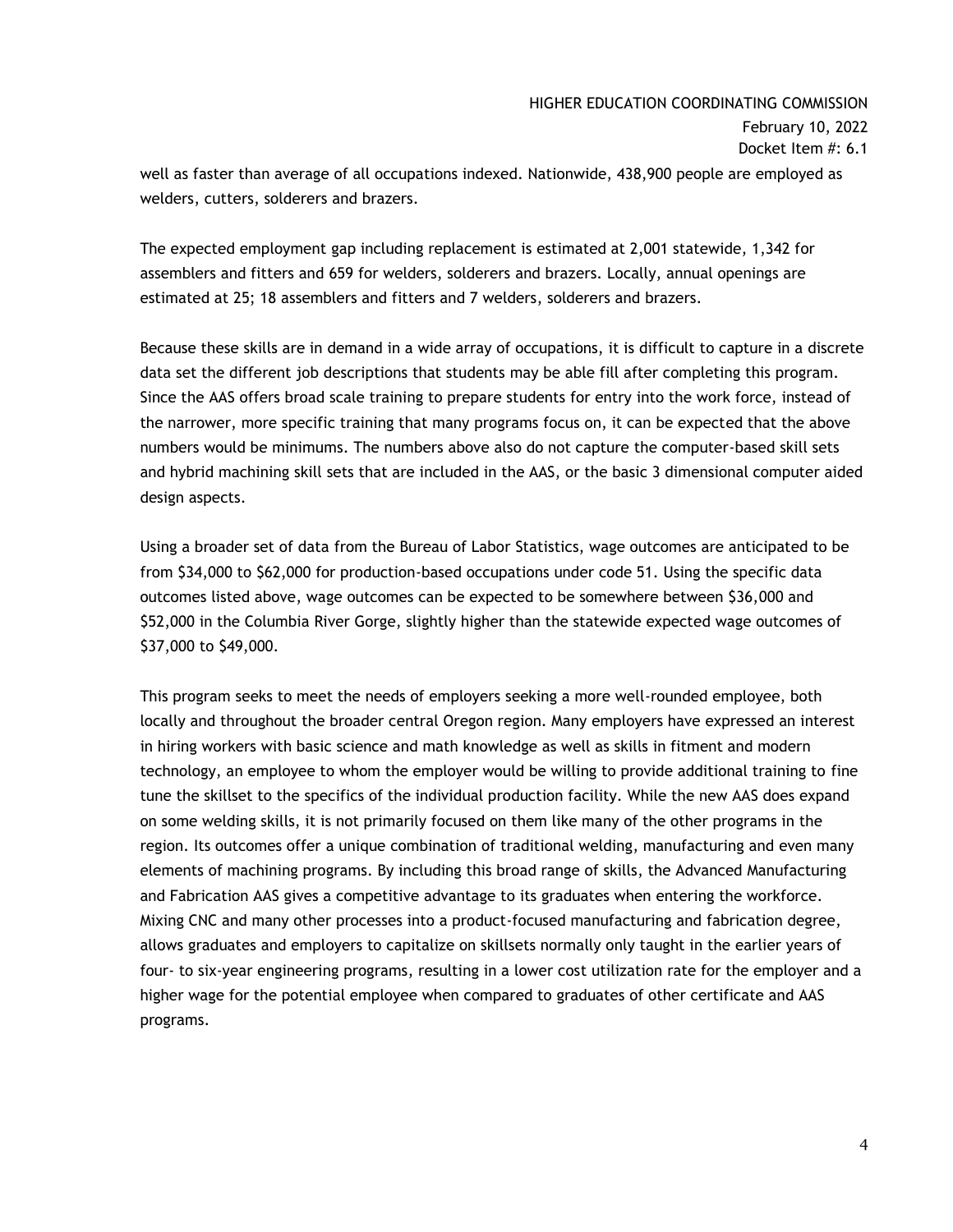### HIGHER EDUCATION COORDINATING COMMISSION

February 10, 2022

Docket Item #: 6.1

### 2. *Does the community college utilize systemic methods for meaningful and ongoing involvement of the appropriate constituencies?*

The initial less than one-year certificate was adopted in cooperation with numerous local businesses. Since that time and as the program has grown, information and advice has been continually gathered to change and tweak program outcomes and student learning. That process involved many industry partners as well as several advisory committees.

The expansion to an AAS from the certificate and the new courses added to it, developed through conversations with the several advisory committees. First, input was given by the college's program Advisory Board regarding the addition of pipe welding and tube fitting courses as well as courses on Geometric Design and Tolerancing. Further feedback fleshed out the development of the CNC track and the machining processes to be taught, as well as the 3d Computer Aided Design curriculum. Another advisory committee that was influential in the creation of the courses was the High Desert ESD Program of Study (POS) group that meets two times per year. Partially focused around Perkins alignment, the POS meetings are influential in helping instructors meet and coordinate on industry needs locally but also with a broader regional focus. In addition, they promote coordination and articulation between high school and community college programs. Finally, additional feedback was received from part-time faculty active in the industry, including the current instructor and the community education instructor, both of which own and operate their own successful local businesses.

The program is designed to expand on and work closely with secondary partners as feeders as well. Already articulated at The Dalles High School, Riverbend Community School, Hood River Valley High School, and Arlington High School, partnerships are also being fostered at Stevenson High School, Dufur High School and Sherman County High School. Columbia High School is also on the list for potential collaboration. As of the time of writing, a cohort of The Dalles High and Riverbend Community School students is being enrolled for winter term in the newly built lab space, to be taught by the current instructor.

Internally, the Manufacturing program will be working on alignment and crossover with the Electro-Mechanical Technology program at CGCC. Complete alignment of skillsets and courses is currently being worked on.

A major focus of this program is to work closely with the local STEM hub in creating enrollment, and ultimately, a workforce that is more reflective of overall demographics at CGCC and its district. By breaking down the traditional skillsets and casting a broader net, the hope is that some of the more technical and technology based skills will attract more females and underserved minorities to the program. With guidance from and collaboration with the STEM hub, there is hope for making progress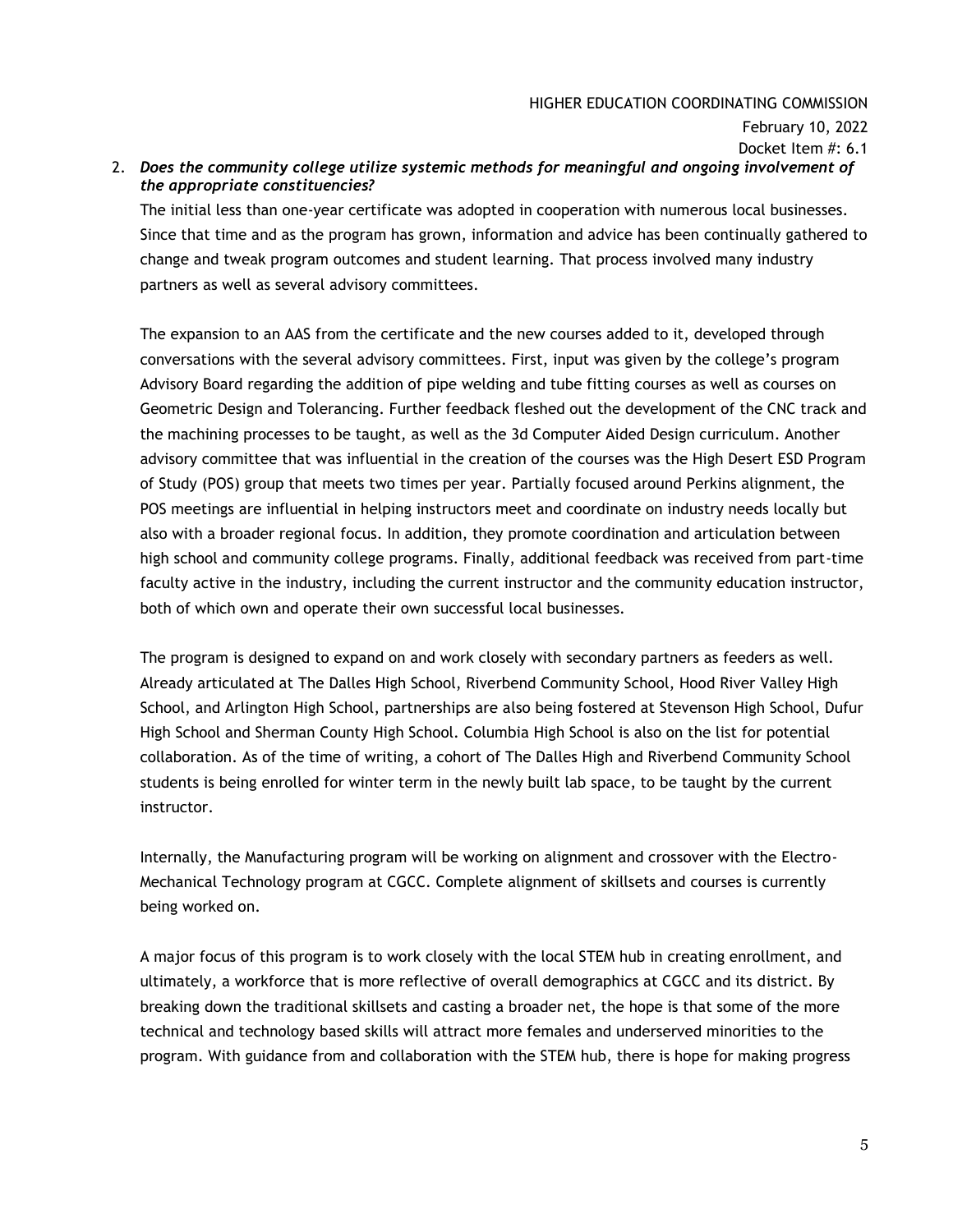# HIGHER EDUCATION COORDINATING COMMISSION February 10, 2022 Docket Item #: 6.1

on this goal through grant work and additional outreach. Initial results are promising, with 43% of currently enrolled full-time Manufacturing certificate students identified as female.

The key constituency is first and foremost our students, and ensuring that we serve them in the best way possible, ensuring positive outcomes based on their goals and advising them appropriately to guide them toward a successful career. Beyond that, the goal is to provide a resource for local industry through equipping the current and future workforce with skills that reflect the direction that production is taking in the Gorge, integrating the appropriate technology into the program as it grows and adapts. Currently, the biggest resource constituents are providing is guidance in what types of systems and processes they use so that the Manufacturing program closely reflects those systems. In the past, partners have provided cast-off equipment and extra materials resources to the program. Those contributions are expected to continue as well.

3. *Is the community college program aligned with appropriate education, workforce development, and economic development programs?*

CGCC is in a unique position to offer this program in a new lab, and in a time when the field of manufacturing is rapidly changing. As local manufacturing becomes higher tech and further blurs the line between product-based and development-based, it is important that the employment needs of growing local businesses be met. The new Manufacturing AAS will help the community be ready to meet this workforce need.

The skills being offered in this degree are not traditionally offered in combination. While elements similar to many programs, including COCC, PCC, BMCC and LBCC, are included, none of these programs offers a program as broad in scope within one AAS. There are currently no articulation agreements in place, beyond those from the initial less than one-year certificate with COCC.

The articulation at the secondary level is very promising however, with three local schools already on board and articulating this year, while several others are waiting or developing programs that will later be articulated. These articulations should provide an excellent source of students for the program and help with the problems of rural-flight that often times plague the Columbia River Gorge when developing the local workforce. The career pathway for this AAS can be clearly and easily seen in high schools throughout the gorge and simple and effective testing ensures aligned outcomes.

The expanded program as a whole, as well as many of its individual classes, offers further alignment with MCED's "Workforce Skills Basic Training." Many of the courses in this sequence provide ample opportunity for entry-level positions in a variety of fields, and with the expansion of the certificate to an AAS, higher wage entry-level positions are unlocked for students to apply to. Furthering that, many employees potentially "plateaued" in their current positions, may see the AAS as an opportunity to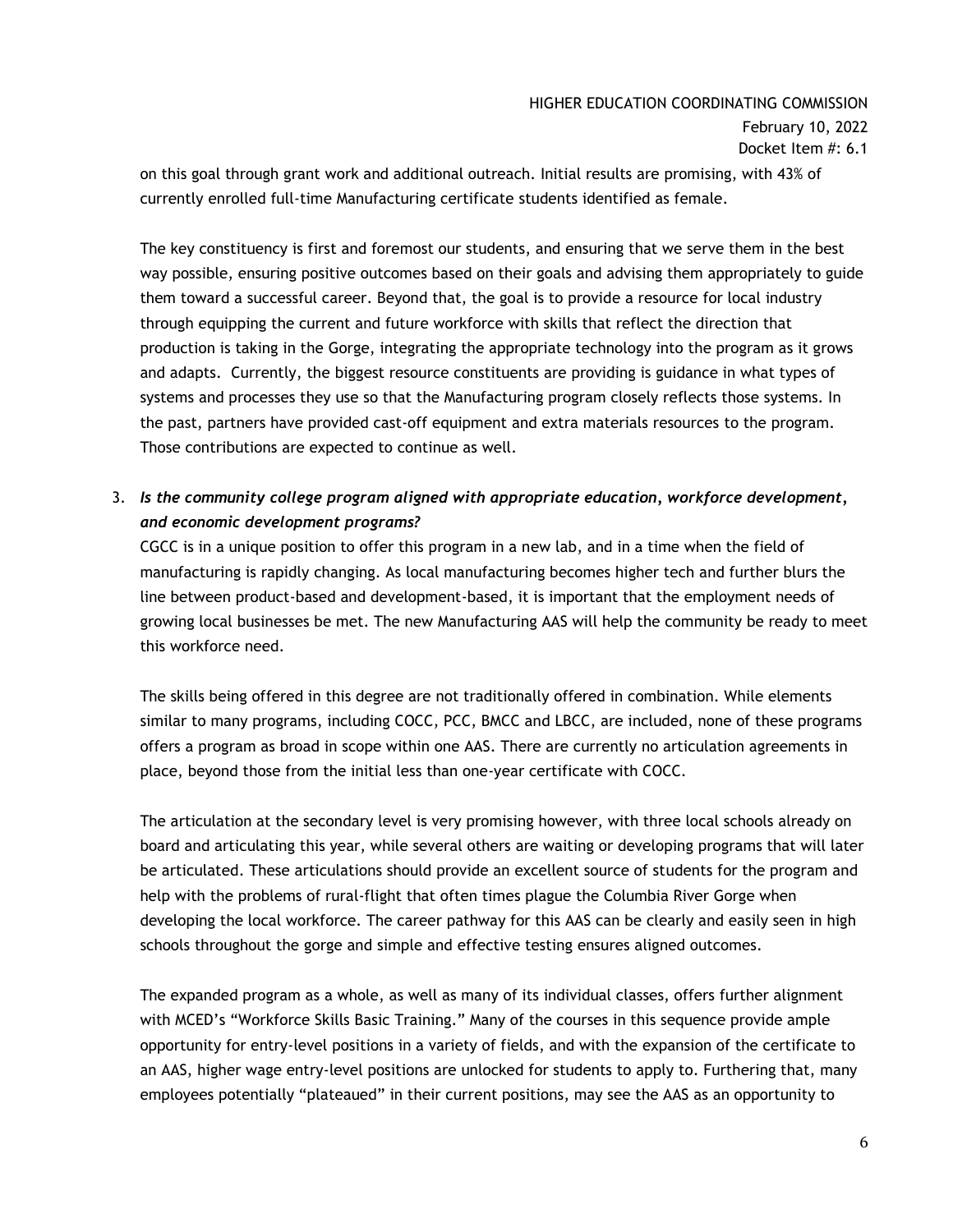# HIGHER EDUCATION COORDINATING COMMISSION February 10, 2022 Docket Item #: 6.1

retrain or learn new skills. This model of breaking down the silos between the different parts of manufacturing, provides greater economic opportunity for students and employers: students have much greater growth potential than if they had come from a program that focuses solely on welding or solely on machining, and employers will have a more versatile worker, potentially freeing up capital to invest in building a more efficient and flexible workplace.

# 4. *Does the community college program lead to student achievement of academic and technical knowledge, skills, and related proficiencies?*

The Manufacturing AAS will offer students a concrete and sequential learning opportunity. Many of the skills taught in the program, particularly the certification preparation segments, build upon each other. This allows for a straightforward test out process for students who would like to advance or enter the program further along the pathway.

Currently, the program offers classes at times that are designed to work with its target clientele. By having later classes and classes that are hybrid-flexible or Hy-Flex in nature, workers currently employed may use the program for retraining purposes, and students in full-time secondary education programs are able to access program content through digital resources and online access. This opens the doors to many who might not be able to accommodate a 9 am to 3 pm schedule.

Being a program that is full of lab/lecture mix courses, with a focus on experiential learning designed into the outcomes, access to ELL/LEP students is greatly improved. Nontraditional students are targeted for enrollment through both curriculum design and environment. Currently there are plans being formed within CGCC for students in the Pre-College / English for Speakers of Other Languages Department to concurrently enroll in both the Advanced Manufacturing and Fabrication AAS or the Construction Technology AAS program. These opportunities will greatly benefit students fitting demographics not currently well represented regionally in these fields.

Data will be gathered regularly around 5-year employment and wage outcomes, location of placements, and number of students going into the field at large. Using this information, we can be proactive in curriculum revision and future design, as well as informing the Advisory Board and their recommendations.

Learning outcomes for each course and the AAS overall are concrete and measurable due to the applied nature of the coursework, certifications and degree itself. Similarly, tracking the outcomes becomes easier as many of them are skill-based outcomes. Based on pass rates, student and faculty feedback and input from industry, these outcomes and the manner by which they are assessed are adaptable to meet changes that may occur in the industry. The POS and Advisory Board will play a large role in recognizing those changes and ensuring that the program stays current.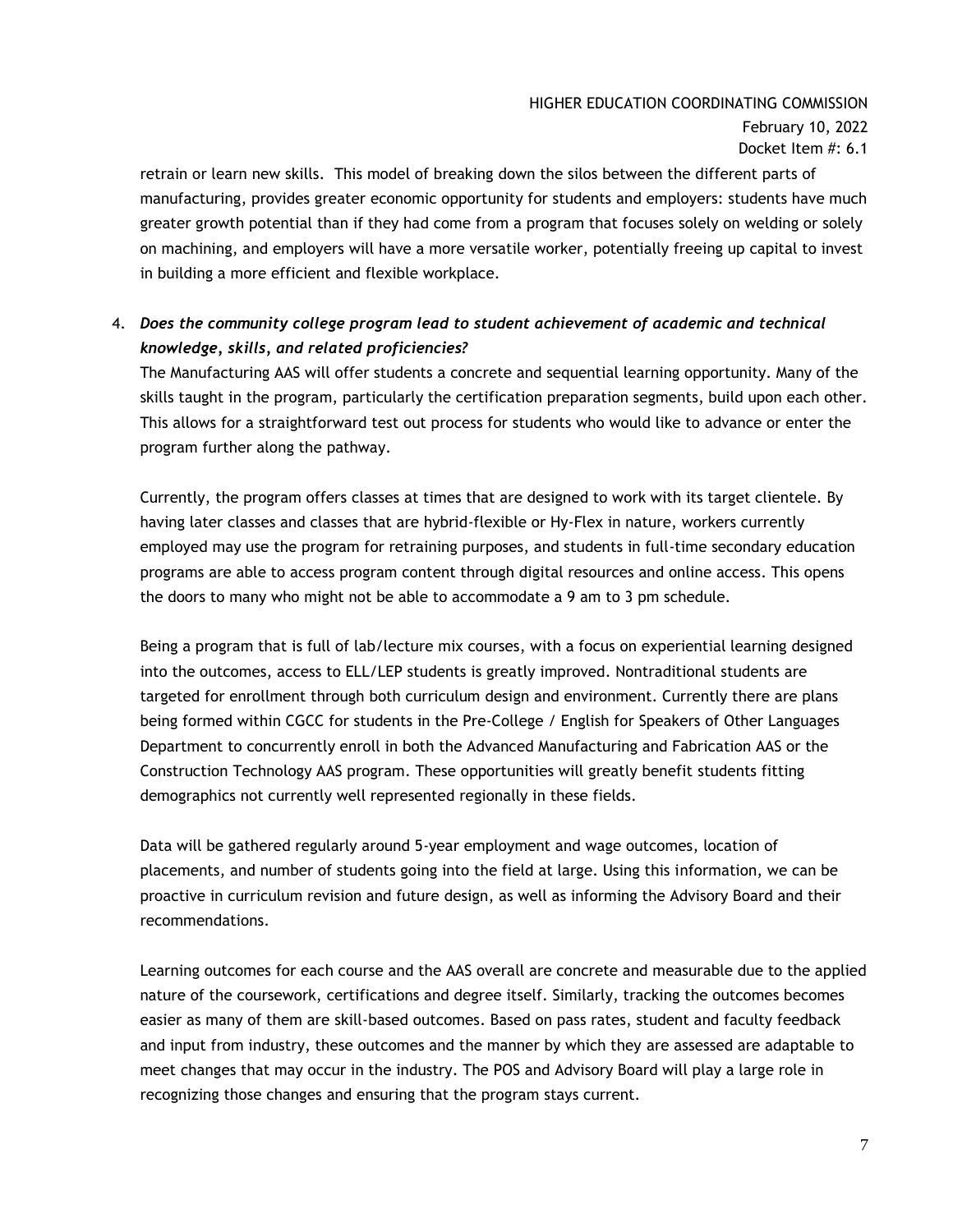Training and testing follow accepted testing practices of the AWS, preparing students for taking future certification examinations. Program rigor is ensured because of the testing that is required. With tolerance and specific pass / no-pass in place, as well as rubric- based grading, students are assessed as they would be in industry, by the successful completion of a product for sale. If the product is not ready, incorrect, or out of specification, students will retake and retry until successful. The use of rubrics allows for scaled implementation of stricter tolerance for machining and appearance of products and allows for a growth process model to be used as students learn and improve their skillsets.

Using a cohort model with 15 students, there is a built-in learning community. Students need to work together to produce products in order to be successful. In the current certificate program, students have built several projects for local businesses that required teamwork, including: signage, a skid steer bucket and a trailer. These group projects provide students with an authentic workplace experience and a built-in check and balance on skillsets being mastered.

As local industry connections build, an internship and placement program is being developed. Facilitating placements will rely on industry connections and the Advisory Board finding appropriate positions. Currently there are three students participating in work experience through CGCC's Compass program. These students have been given the opportunity to earn a wage while getting additional training.

# 5. *Does the community college identify and have the resources to develop, implement, and sustain the program?*

The college has already made a very significant investment in growing its manufacturing courses through the building of the new space in the Columbia Gorge Regional Technical Center, opened fall 2021. This evidence of support as well as successes in numerous recent grant cycles, has seen the program already begin to gear up for the transition from certificate to AAS. The new facility is one of the big keys for expanding the program and beginning to make it more economically feasible as well. With the potential for growth and increased class sizes, sustainability should be less of an issue.

One concern is with the establishment of new equipment for the new courses. The currently adopted budget constraints due to COVID-19 may limit planned Year-Two curriculum (planned for initial offering in fall 2023), but numerous grants are also in place to help offset or fully alleviate this initial start-up cost. The college is currently developing a plan to fund the needed CNC equipment to support the courses and if previous success is an indicator, obtaining the equipment shouldn't be an issue. Ongoing maintenance and a supplies budget are in place, and will be scaled with the additional classes and students that enroll in the program. Some partners provide support in terms of materials